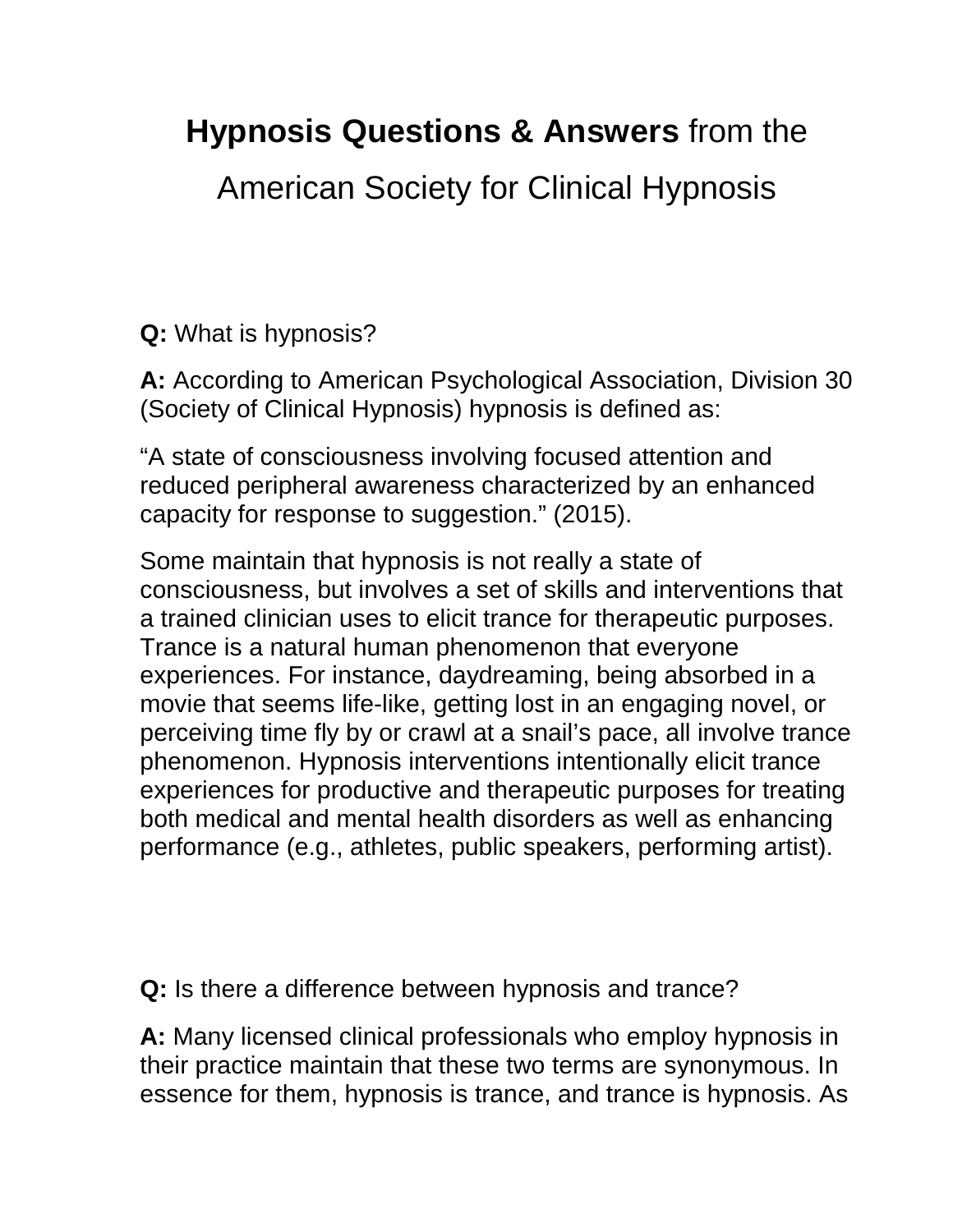noted above, there are others who distinguish between the two terms and identify hypnosis as a set of procedures, interventions, or a set of skills that promote the facilitation of trance for therapeutic purposes. Trance is a natural human experience that occurs for most people during most of their "waking" day, and can be evidenced by daydreaming, getting lost in thought, being absorbed in a movie, music, or a conversation, or forgetting what you were about to do as you entered a room. Trance facilitated through hypnosis promotes access to the unconscious mind and its vast resources of knowledge, skills, and abilities within a person that may be challenging to access during more conscious states of mind. Trance also involves a suspension of critical thinking and judgment (typically associated with the conscious mind) permitting a greater sense of openness to suggestions offered by the clinician (aka hetero-hypnosis) or by the individual on their own (aka self-hypnosis).

## **Q:** Can everyone be hypnotized?

**A:** Everyone, including young children (and most animals) naturally experience trance during their "waking" day. Consequently, most people can benefit from hypnosis. Like most human traits and abilities, some people are naturally gifted when it comes to hypnosis and can be quantified as more hypnotizable. These individuals possess talents and abilities that allow them to go into trance more readily and perhaps more deeply than others. Some individuals are generally considered to be poor candidates for hypnosis, and include individuals with histories of intellectual disorders, dementia, and psychosis since they lack the capacity to focus their attention in ways that facilitate therapeutic trance.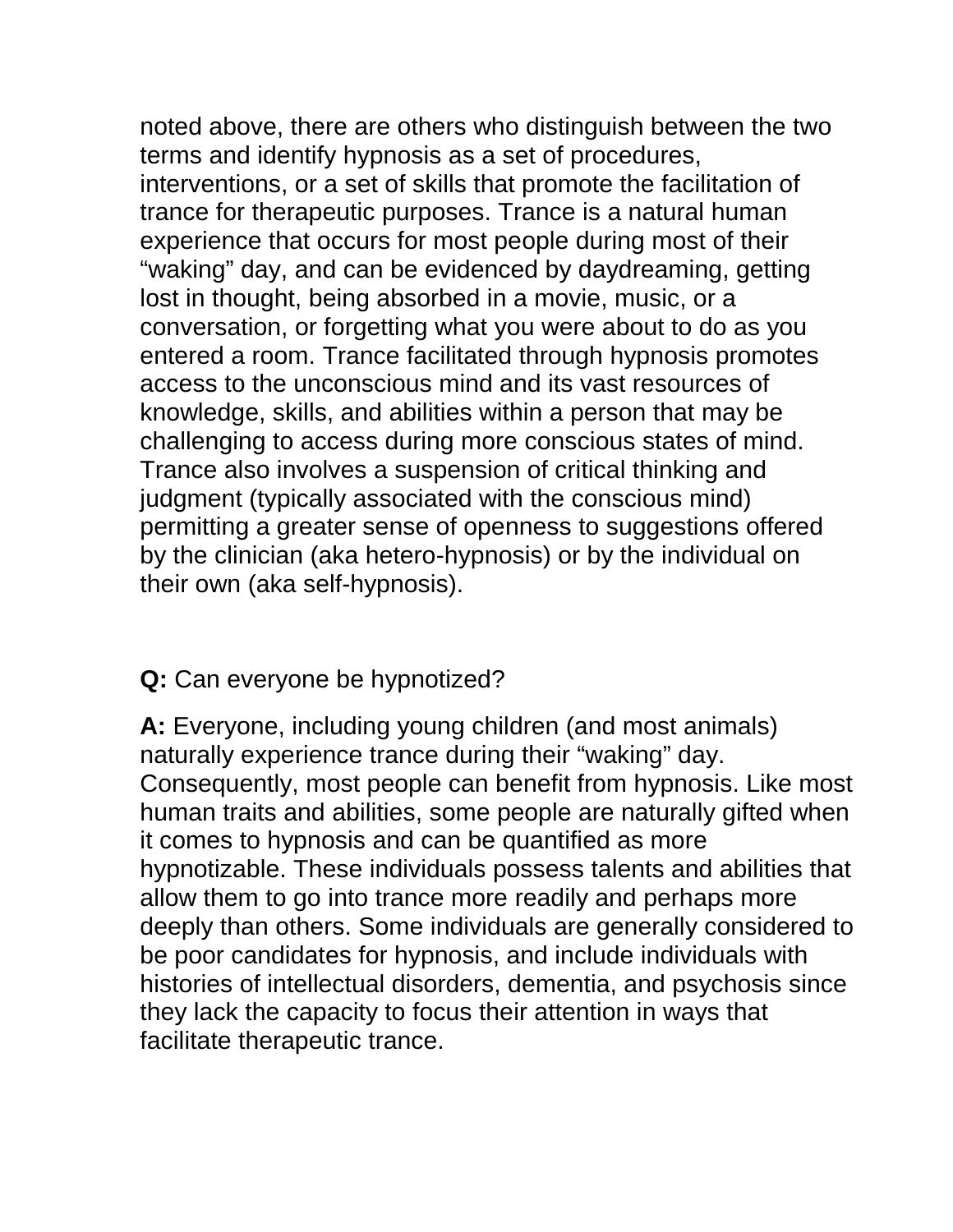**Q:** Can someone be hypnotized against his or her will?

**A:** No. Hypnosis requires the consent and willingness of another to promote and facilitate trance for therapeutic purposes. This myth, and many other myths, have unfortunately been perpetuated by mainstream media, silver screen productions, children's cartoons, and sensational stage hypnosis productions.

## **Q:** Is stage hypnosis real?

**A:** Stage hypnotists are certainly capable of enhancing and facilitating trance experiences in their volunteers. Here's how they do that: First they request volunteers from the audience (providing a ripe selection of people who are willing to "expose" themselves in front of a group of strangers). Then they introduce the concept of "inductions" and "suggestions" to this selective group of volunteers. A series of suggestions are offered ranging from simple physical suggestions ("your arms are getting heavy as they hold this bucket of water") to more a more complex experience involving visual hallucinations ("the audience is sitting in their underwear"). If volunteers fail to respond to a suggestion they are informed that when they are "touched on their shoulder they will then find their way back to their seat." Essentially, stage hypnotists guarantee a selection of highly hypnotizable people (perhaps 2-4 remain on stage) that respond to more complicated suggestions.

**Q:** Do weak-minded people make better subjects for hypnosis?

**A:** No. "weak-mindedness" has nothing to do with the ability to benefit from hypnosis. In fact, therapeutic benefits of hypnosis are typically appreciated by people who are mentally stable despite presenting psychological and/or medical challenges.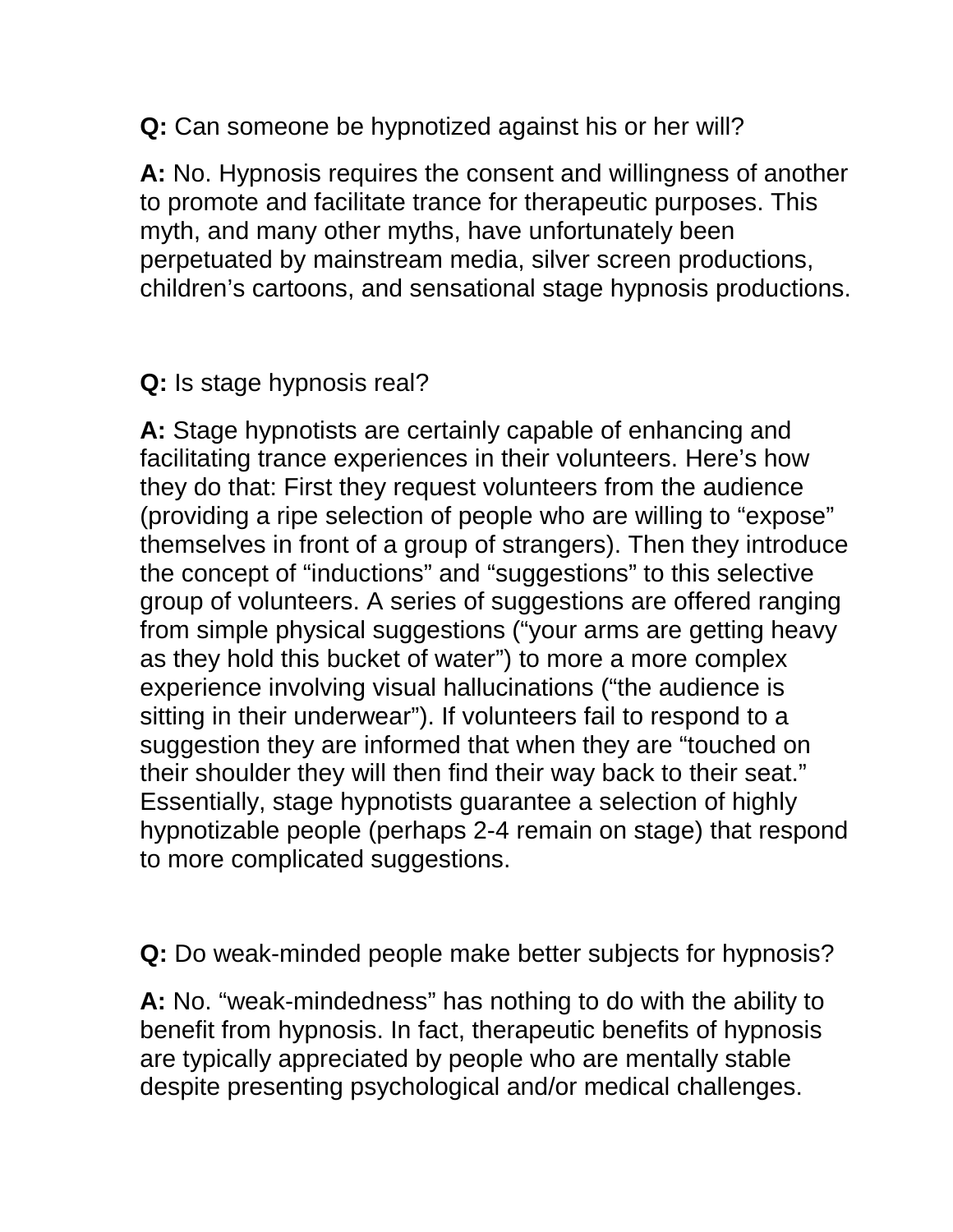**Q:** What is self-hypnosis?

**A:** Self-hypnosis involves the independent facilitation and promotion of trance. Many clinicians encourage their patients and clients to use self-hypnosis as it promotes a sense of independence, confidence, and practice that allows hypnosis to be more effective for meeting treatment goals. Some clinicians provide their patients with audio- recordings of each session that include suggestions for using self-hypnosis.

**Q:** What will I remember, if anything, after hypnosis?

**A:** Anything and everything that is necessary for your conscious mind to recall. It is a misnomer that recalling portions of a hypnosis session indicate that hypnosis was ineffective. Most people recall many things after hypnosis is terminated. At times, however, it may be helpful for a clinician to suggest that someone not remember an experience during hypnosis as it may be traumatic and difficult for them to manage, though this is the exception and not the rule for hypnosis.

**Q:** Will I be asleep?

**A:** Hypnosis generally involves a state of relaxation and physical comfort that facilitates a trance state that is not intended to promote sleep. In fact, during trance, part of the mind can remain very active and absorbed. Most people recall many details of their experience during trance while appreciating that they were not fully alert or sound asleep.